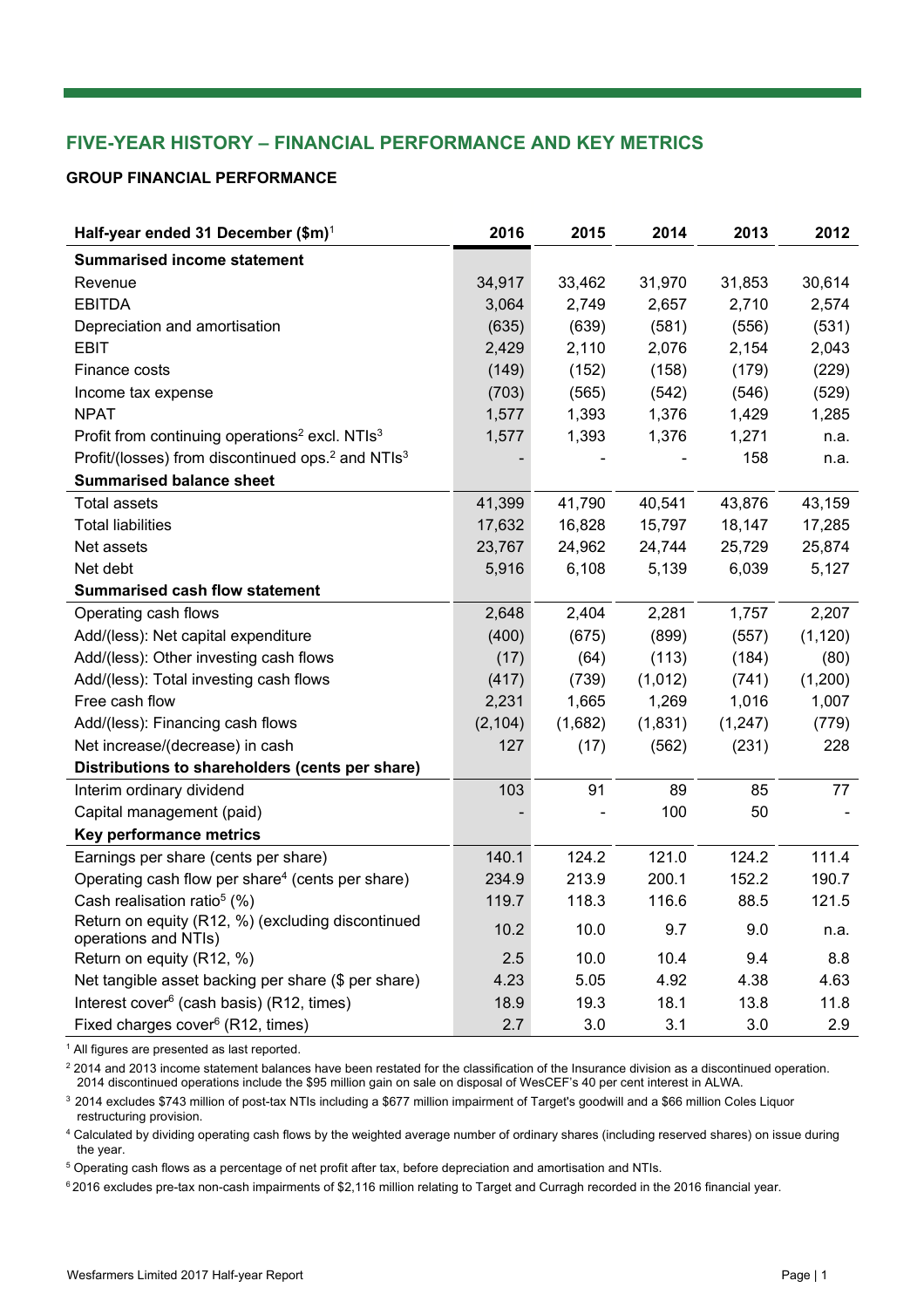#### **DIVISIONAL KEY PERFORMANCE METRICS**

| Half-year ended 31 December (\$m) <sup>1</sup>             | 2016   | 2015   | 2014   | 2013   | 2012   |
|------------------------------------------------------------|--------|--------|--------|--------|--------|
| <b>COLES</b>                                               |        |        |        |        |        |
| <b>Divisional performance</b>                              |        |        |        |        |        |
| Revenue                                                    | 20,056 | 20,087 | 19,483 | 18,946 | 18,047 |
| <b>EBITDA</b>                                              | 1,240  | 1,250  | 1,171  | 1,076  | 984    |
| Depreciation and amortisation                              | (320)  | (305)  | (276)  | (240)  | (229)  |
| <b>EBIT</b>                                                | 920    | 945    | 895    | 836    | 755    |
| EBIT margin (%)                                            | 4.6    | 4.7    | 4.6    | 4.4    | 4.2    |
| ROC (R12, %)                                               | 11.1   | 11.2   | 10.6   | 10.0   | 9.2    |
| Capital expenditure (cash basis)                           | 463    | 459    | 537    | 554    | 665    |
| Food & Liquor                                              |        |        |        |        |        |
| Revenue <sup>2</sup>                                       | 16,878 | 16,496 | 15,559 | 14,770 | 14,104 |
| Headline sales growth $3,4$ (%)                            | 2.2    | 5.4    | 5.3    | 4.7    | 5.0    |
| Comparable store sales growth $3,4$ (%)                    | 1.3    | 4.3    | 4.2    | 3.6    | 3.8    |
| Convenience                                                |        |        |        |        |        |
| Revenue                                                    | 3,178  | 3,591  | 3,924  | 4,176  | 3,943  |
| Total sales growth $3,5$ (%)                               | (11.2) | (8.4)  | (6.2)  | 5.6    | 4.0    |
| Total fuel volume growth <sup>3</sup> $(%)$                | (9.8)  | (0.6)  | (4.6)  | (0.5)  | 3.2    |
| Comparable fuel volume growth <sup>3</sup> $(%)$           | (13.3) | (3.8)  | (6.9)  | (0.7)  | 2.0    |
| Total convenience store sales growth <sup>3</sup> (%)      | 6.4    | 11.6   | 11.5   | 2.6    | 0.1    |
| Comparable convenience store sales growth <sup>3</sup> (%) | 2.5    | 7.9    | 8.1    | 2.9    | (2.2)  |
| <b>HOME IMPROVEMENT</b>                                    |        |        |        |        |        |
| Revenue <sup>6</sup>                                       | 6,995  | 5,500  | 4,959  | 4,434  | 4,017  |
| EBITDA <sup>6,7</sup>                                      | 833    | 776    | 686    | 625    | 581    |
| Depreciation and amortisation <sup>6</sup>                 | (111)  | (75)   | (68)   | (63)   | (63)   |
| EBIT <sup>6,7</sup>                                        | 722    | 701    | 618    | 562    | 518    |
| EBIT margin $6,7$ (%)                                      | 10.3   | 12.7   | 12.5   | 12.7   | 12.9   |
| ROC <sup>6</sup> (R12, %)                                  | 30.7   | 35.8   | 31.6   | 27.6   | 25.5   |
| Total sales growth <sup>8</sup> (%)                        | 8.3    | 10.9   | 11.9   | 10.5   | 5.8    |
| Total store sales growth <sup>8</sup> (%)                  | 8.4    | 11.0   | 11.7   | 10.6   | 6.0    |
| Store-on-store sales growth <sup>8</sup> $(%)$             | 6.5    | 7.9    | 9.1    | 7.2    | 3.4    |

<sup>1</sup> All figures are presented as last reported.

2 Includes property.

<sup>3</sup> Based on retail period (rather than Gregorian reporting). Refer to Additional Disclosures (page 43) for applicable retail period.

4 Includes hotels, excludes gaming revenue and property income.

5 Includes fuel sales.

6 2016 includes Homebase.

7 Includes net property contribution for 2016 of \$44 million; 2015 of \$33 million; 2014 of \$14 million; 2013 of \$6 million; and for 2012 of \$5 million.

<sup>8</sup> Includes BANZ only.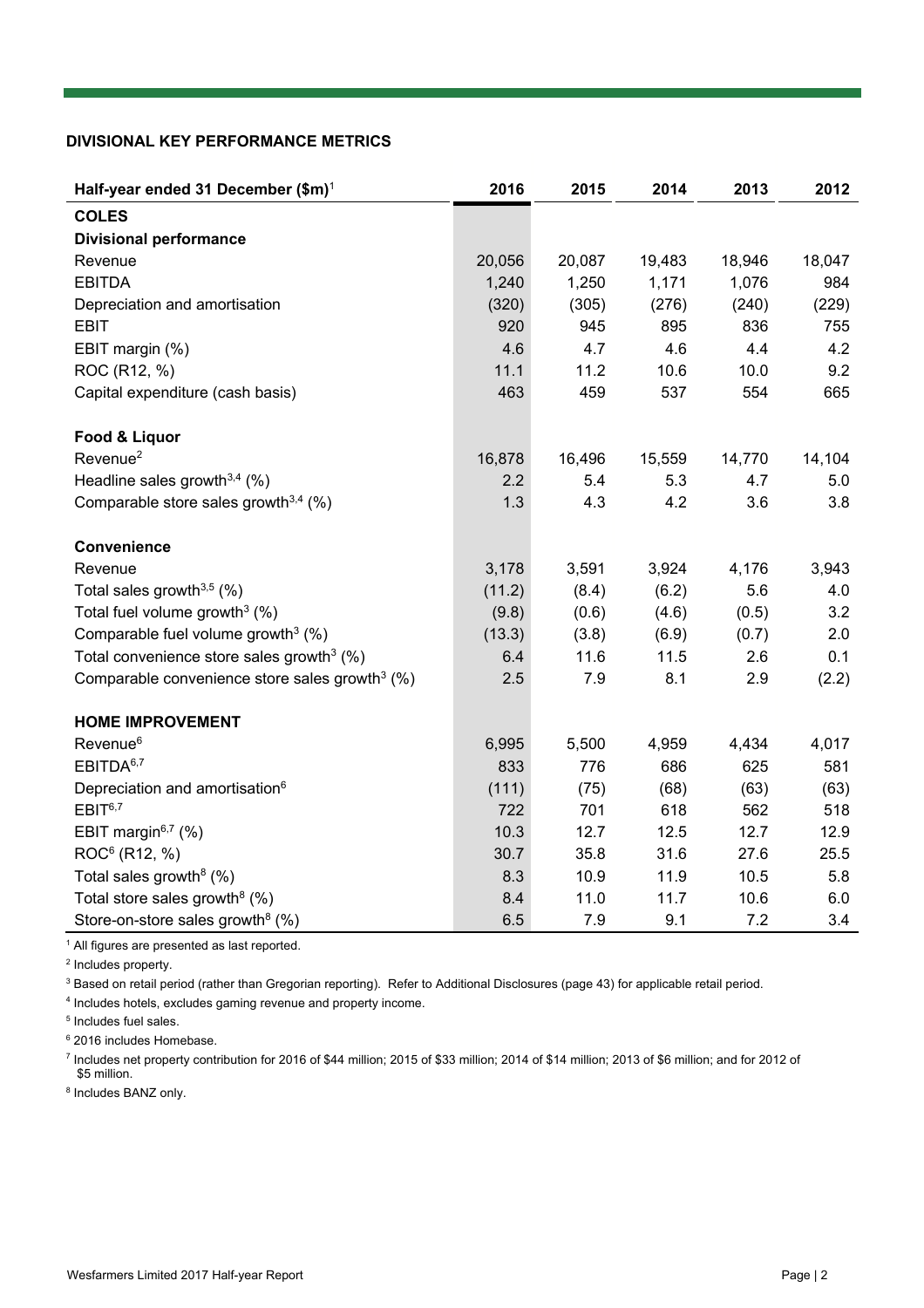#### **DIVISIONAL KEY PERFORMANCE METRICS (CONTINUED)**

| Half-year ended 31 December (\$m) <sup>1</sup>    | 2016   | 2015  | 2014  | 2013  | 2012  |
|---------------------------------------------------|--------|-------|-------|-------|-------|
| <b>DEPARTMENT STORES</b>                          |        |       |       |       |       |
| <b>Divisional performance</b>                     |        |       |       |       |       |
| Revenue                                           | 4,619  | 4,722 | 4,377 | 4,286 | 4,369 |
| <b>EBITDA</b>                                     | 486    | 487   | 445   | 412   | 468   |
| Depreciation and amortisation                     | (99)   | (94)  | (86)  | (82)  | (74)  |
| <b>EBIT</b>                                       | 387    | 393   | 359   | 330   | 394   |
| Capital expenditure (cash basis)                  | 123    | 145   | 171   | 135   | 100   |
| <b>Target</b>                                     |        |       |       |       |       |
| Revenue                                           | 1,623  | 1,972 | 1,935 | 1,965 | 2,070 |
| EBITDA <sup>2</sup>                               | 59     | 119   | 112   | 113   | 187   |
| Depreciation and amortisation                     | (43)   | (45)  | (42)  | (43)  | (39)  |
| EBIT <sup>2</sup>                                 | 16     | 74    | 70    | 70    | 148   |
| EBIT margin <sup>2</sup> $(\%)$                   | 1.0    | 3.8   | 3.6   | 3.6   | 7.1   |
| ROC (R12, %)                                      | (15.1) | 3.8   | 3.2   | 1.9   | 7.1   |
| Capital expenditure (cash basis)                  | 38     | 66    | 78    | 46    | 51    |
| Total store sales growth <sup>3</sup> $(%)$       | (17.4) | 1.6   | (1.8) | (4.4) | 1.2   |
| Comparable store sales growth <sup>3</sup> (%)    | (18.2) | 1.4   | (1.0) | (4.2) | (1.8) |
| <b>Kmart</b>                                      |        |       |       |       |       |
| Revenue                                           | 2,996  | 2,750 | 2,442 | 2,321 | 2,299 |
| <b>EBITDA</b>                                     | 427    | 368   | 333   | 299   | 281   |
| Depreciation and amortisation                     | (56)   | (49)  | (44)  | (39)  | (35)  |
| <b>EBIT</b>                                       | 371    | 319   | 289   | 260   | 246   |
| EBIT margin (%)                                   | 12.4   | 11.6  | 11.8  | 11.2  | 10.7  |
| ROC (R12, %)                                      | 41.5   | 36.6  | 29.0  | 26.8  | 22.8  |
| Capital expenditure (cash basis)                  | 85     | 79    | 93    | 89    | 49    |
| Total store sales growth <sup>3</sup> $(%)$       | 9.1    | 12.4  | 5.3   | 1.7   | 3.5   |
| Comparable store sales growth <sup>3</sup> $(\%)$ | 5.7    | 9.1   | 2.4   | 0.3   | 3.0   |
| <b>OFFICEWORKS</b>                                |        |       |       |       |       |
| Revenue                                           | 927    | 875   | 802   | 745   | 712   |
| <b>EBITDA</b>                                     | 74     | 70    | 61    | 53    | 50    |
| Depreciation and amortisation                     | (12)   | (11)  | (11)  | (11)  | (12)  |
| <b>EBIT</b>                                       | 62     | 59    | 50    | 42    | 38    |
| EBIT margin (%)                                   | 6.7    | 6.7   | 6.2   | 5.6   | 5.3   |
| ROC (R12, %)                                      | 13.9   | 12.5  | 10.5  | 8.7   | 7.5   |
| Total sales growth (%)                            | 5.8    | 9.1   | 7.8   | 4.5   | 0.3   |

<sup>1</sup> All figures are presented as last reported.

 $^2$ 2016 includes a provision of \$13 million recognised for restructuring costs associated with the planned relocation of Target's store support office. 2015 includes rebate income of \$21 million recognised contrary to Group policy which was reversed in the second half of 2016, having no effect on the 2016 full-year results.

<sup>3</sup> Based on retail period (rather than Gregorian reporting). Refer to Additional Disclosures (page 43) for applicable retail period.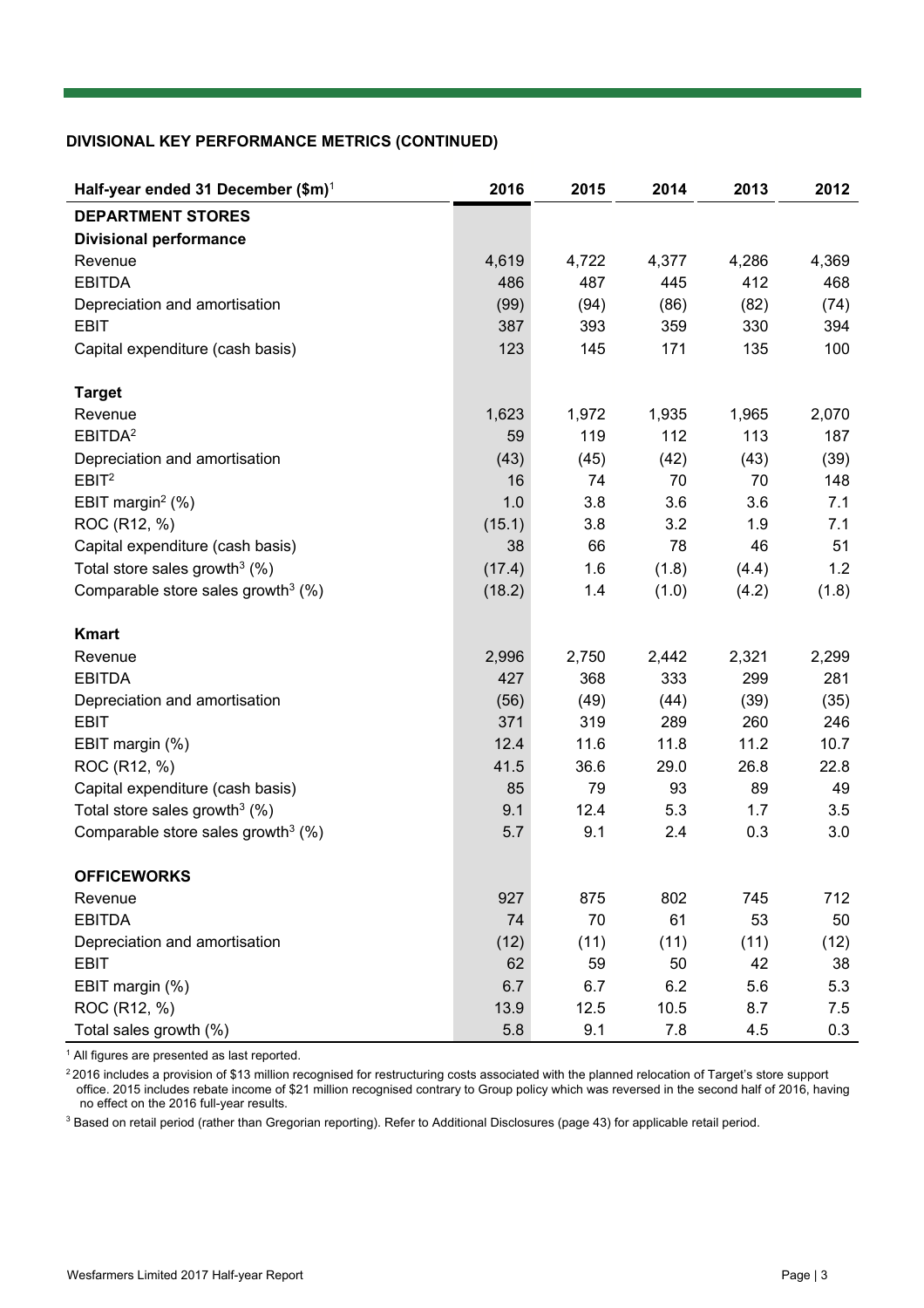### **DIVISIONAL KEY PERFORMANCE METRICS (CONTINUED)**

| Half-year ended 31 December (\$m) <sup>1</sup> | 2016  | 2015  | 2014  | 2013  | 2012  |
|------------------------------------------------|-------|-------|-------|-------|-------|
| <b>INDUSTRIALS</b>                             |       |       |       |       |       |
| <b>Divisional performance</b>                  |       |       |       |       |       |
| Revenue                                        | 2,321 | 2,278 | 2,334 | 2,340 | 2,438 |
| <b>EBITDA</b>                                  | 469   | 174   | 319   | 380   | 416   |
| Depreciation and amortisation                  | (92)  | (152) | (139) | (138) | (131) |
| <b>EBIT</b>                                    | 377   | 22    | 180   | 242   | 285   |
| Capital expenditure (cash basis)               | 89    | 117   | 129   | 176   | 188   |
| <b>Chemicals, Energy and Fertilisers</b>       |       |       |       |       |       |
| Chemicals revenue                              | 412   | 469   | 415   | 377   | 357   |
| Energy revenue <sup>2,3</sup>                  | 182   | 173   | 267   | 315   | 300   |
| Fertilisers revenue                            | 101   | 111   | 128   | 80    | 118   |
| Total revenue <sup>3</sup>                     | 695   | 753   | 810   | 772   | 775   |
| EBITDA <sup>2,3,4</sup>                        | 225   | 161   | 144   | 157   | 154   |
| Depreciation and amortisation                  | (38)  | (57)  | (49)  | (47)  | (50)  |
| EBIT <sup>2,3,4</sup>                          | 187   | 104   | 95    | 110   | 104   |
| ROC (R12, %)                                   | 25.1  | 15.7  | 13.4  | 17.1  | 19.8  |
| Capital expenditure (cash basis)               | 20    | 21    | 39    | 126   | 118   |
| Sales volumes ('000 tonnes)                    |       |       |       |       |       |
| Chemicals                                      | 499   | 524   | 455   | 416   | 406   |
| LPG <sup>3</sup>                               | 55    | 74    | 108   | 128   | 143   |
| Fertilisers                                    | 234   | 214   | 260   | 160   | 220   |

<sup>1</sup> All figures are presented as last reported.

2 Includes interest revenue from Quadrant Energy loan notes and excludes intra-division sales.

<sup>3</sup> Includes Kleenheat (including east coast LPG operations prior to sale in February 2015), ALWA prior to December 2013 divestment, Bangladesh LPG joint venture prior to January 2012 divestment and enGen prior to August 2011 divestment.

<sup>4</sup> 2016 includes a profit on sale of land of \$22 million. 2015 includes \$30 million of one-off restructuring costs associated with the decision to cease PVC manufacturing.